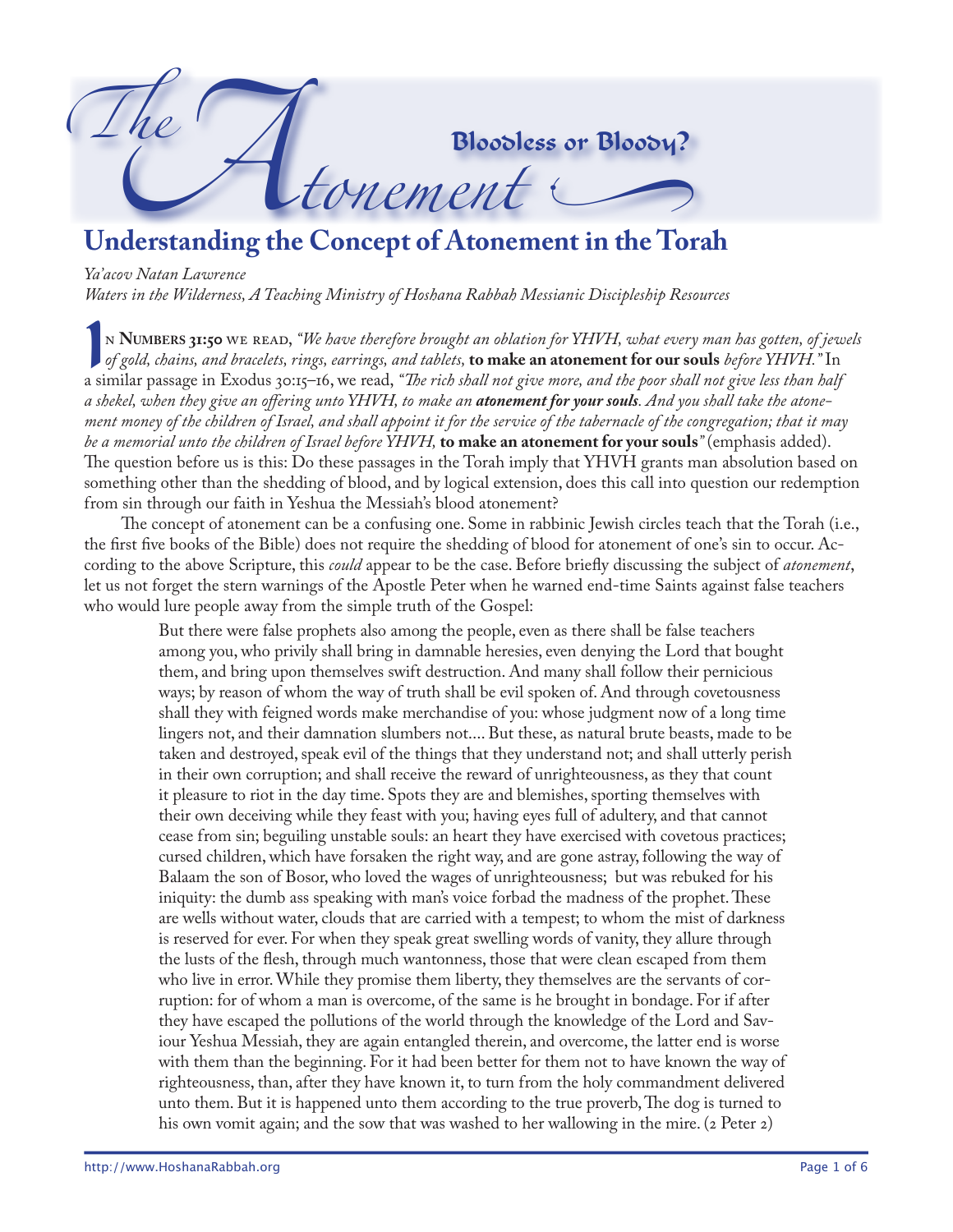In the Apostolic Scriptures (New Testament), there is no question that when the concept of *atonement* (i.e., to make ransom for or to cover over man's sins) is presented it is related to the blood of Yeshua, the Lamb of YHVH, being shed for the remission of man's sins, which is the means through which reconciliation between Elohim and man occurs. In the Hebrew Scriptures (Old Testament), however, the idea of atonement is somewhat broader and at times more generalized in scope. Herein lies the confusion and the misconceived disparity between the Former (Old) and Latter (New) Testaments. Are they in opposition to one another, or is the latter the logical outgrowth of the former and compliments or elucidates the former?

The Hebrew word for *atonement* is *kapar*/RPF. A verb, it means *to make an atonement, make reconciliation, purge.* In its noun form, *kapar* means *a ransom, gift, to secure favor* (see *Theological Dictionary of the Old Testament*  [or *TWOT*], *#*1023). *Kapar* also means *to cover over* and is the same Hebrew word meaning *to cover* or *smear with pitch* as in caulking the seams of a wooden ship so that it becomes waterproof (see *Brown-Driver-Briggs #*3722). Our English words *cap* (as well as the Hebrew *kipah,* which is a small hemispherical hat that many religious Jewish men wear) and *cover* are related etymologically to *kapar* (see *The Word—The Dictionary That Reveals the Hebrew Source of Our English*, by Isaac E. Mozeson).

What can we learn from all this? *Kapar* means to *cover* that which is bare, such as the human head. It also means to *smear (or cover) with pitch* so that your ship will not sink drowning all aboard. For example, YHVH instructed Noah to "pitch/*kopar* [*Strong's* H3722] [the ark] within and without with pitch/*koper* [*Strong's* H3724]." Furthermore, *kapar* means *to ransom* someone that would otherwise be a prisoner of one's enemy and without the ransom being paid one would probably be killed. *Kapar* also means *to reconcile* with someone who has the power of life and death over you (e.g. Elohim) and *to pacify* someone who has the power to do you harm.

Now, how do we see the word used in the Hebrew Scriptures? First, it is interesting to note that in Leviticus where the priestly service and the sacrificial system is presented and discussed, the word *kapar* is used 39 times (the exact number of stripes laid across the back of Yeshua prior to his crucifixion). Furthermore, on all but several occasions, the Torah specifically links the concept of atonement to the shedding of blood relating to the expiatory sacrificial system[.1](#page-1-0) However, in several instances where the Torah *does not* link the term *kapar*/atonement directly to the sacrificial system and the shedding of blood we shall discuss the fact later that the money or items given as an atonement was contributed to the Tabernacle and was used for its operation, including the purchase of animals for sacrificial purposes (i.e., Exod.30:15,16 and Num. 31:50). We cannot stress strongly enough that on only several occasions out of dozens of references in the Torah to atonement does this term *not* relate directly to the shedding of blood through sacrifice!

The subject of *atonement* is much more complex than can be dealt with in this brief study, but suffice it to say, with regard to humans, Scripture teaches us that *atonement* involves something which is lacking (or leaking, as regards Noah's ark) and in danger of death or judgment (or sinking, again, in regard to Noah's ark), then having that lack (caused by sin) covered by something that will keep it from sinking spiritually even as pitch kept ancient ships from sinking. Only grace and mercy granted by a superior power who has the power of life and death over humans, namely YHVH, and his liberally *smearing* or *covering* the soul of a man with his grace and mercy can keep man from sinking spiritually in relationship to his Creator.

But when sin occurs, a price must be paid. The sinner must give something of value to the one sinned against as a penalty for breaking the laws or dictates of the superior authority or lawgiver. This is how justice is maintained in the universe. The same system holds true in secular societies. Governments establish laws by which its citizens are governed. When those laws are violated, the governing body exacts a penalty against the offender (e.g., community service, a fine, a prison sentence, or even death). Biblically, where atonement was involved, humans had to pay or give something. In the Torah, there are examples of men buying themselves temporary covering for sins committed by sacrificing animals, giving offerings and oblations, making interceding prayers, paying a half-shekel in support of the Temple sacrificial system, negating themselves by repentance and humbly looking upon a brazen snake on a pole, or by burning incense, which is symbolic of the prayers of YHVH's people (Rev. 8:4). But in the long term, an intercessory prayer, the paying of a half shekel, the waving of incense, the giving of war booty, etc. was not sufficient to ransom a man's soul from the grip of eternal death. Even the innocent animals sacrificed under the Levitical system were in themselves powerless to do this. Since the soul that sins shall die (Ezek. 18:4) and all humans have sinned, or violated the Torah-law of YHVH and all were conceived in sin (Ps. 14:1-3; 51:5; Jer. 17:9;

<span id="page-1-0"></span><sup>1</sup> See, Exod. 29:33,36,37; 30:10; Lev. 1:14; 4:20,26,31,35;5:6,10,13,16,18; 6:7; 7:7; 8:34; 9:7; 10:17; 12:7,8; 14:18,19,21,29,31,53; 15:15,30; 16:6,10,11,16,17,18,24,27,30,3 2,33,34;17:11; 19:22; 23:27,28; Num. 5:8; 6:11; 8:12,19,21; 15:25,28; 16:46,47; 28:22,30; 29:5,11.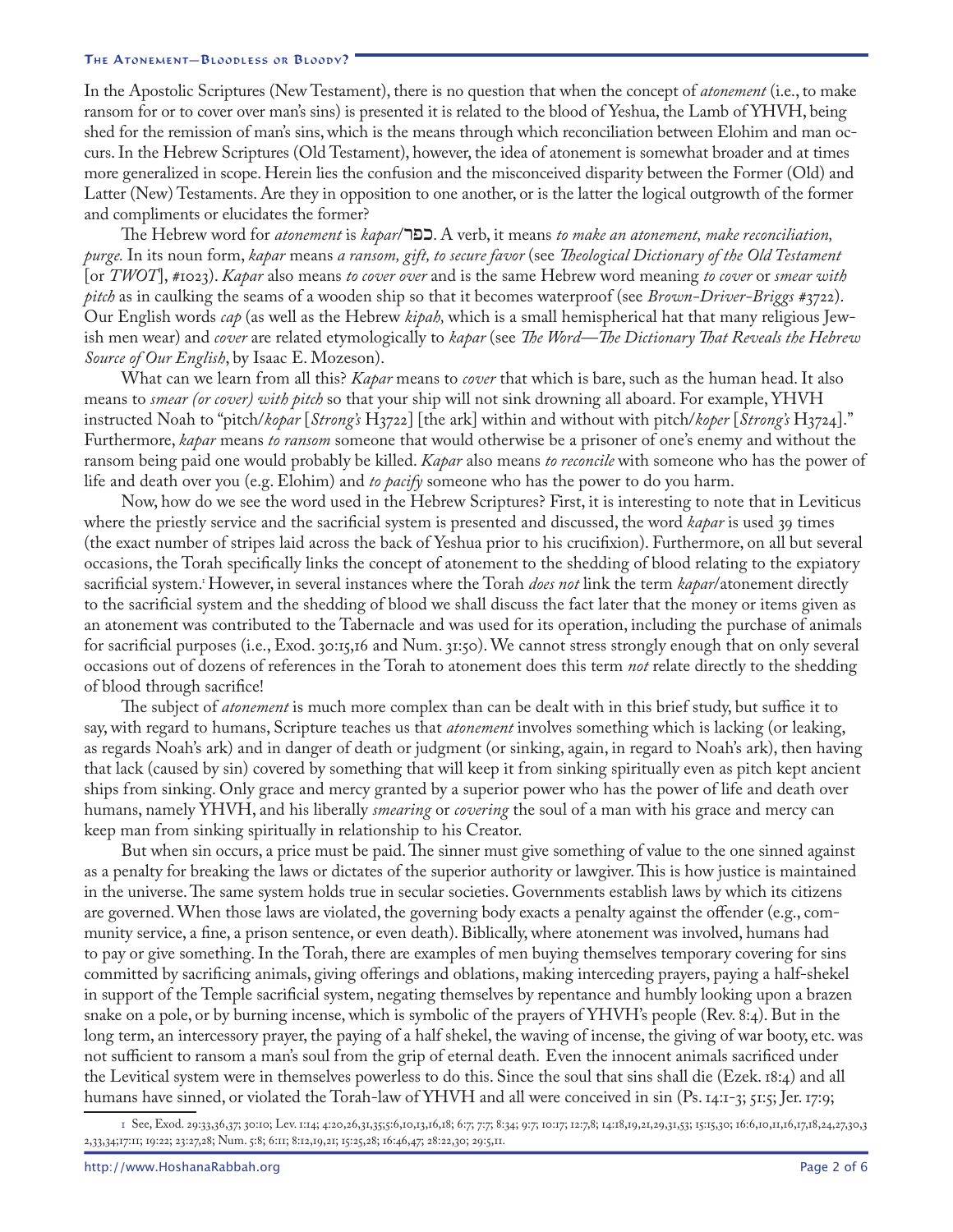Isa.53:6; Rom.3:23; 1 John 3:4), then all humans must pay with their lives in order to pay the debt they owe for their sin. Something innocent of sin must die in man's place. We see this pattern laid out at the very beginning where Scripture records that the first sinners, Adam and Eve, were covered in the skins of sacrificed animals. Genesis 3:21 records this event: "Unto Adam also and to his wife did YHVH Elohim make coats of skins, and clothed them."

Prophetically, the idea of a lamb being slain in place of a human being was acted out on Mount Moriah at the binding or *akeida* of Isaac. There Abraham declared that YHVH would provide himself a lamb for a burnt offering (a theme echoed by the prophet Isaiah in chapter 53 of his book) and indeed the heavenly Messenger of YHVH (the pre-incarnate Yeshua, the ultimate sacrificial Lamb of YHVH himself [See my lengthy and highly researched teaching article entitled *[The Hebrew Scriptures & The Writings of the Jewish Rabbis Confirm The Deity and](http://www.hoshanarabbah.org/pdfs/yeshua_in_ot.pdf)  [The Incarnation of Yeshua the Messiah](http://www.hoshanarabbah.org/pdfs/yeshua_in_ot.pdf)*, on our web site at [www.hoshanarabbah.org\]](http://www.hoshanarabbah.org)) forbad Abraham from sacrificing Isaac. YHVH instead provided Abraham and Isaac a ram complete with a thorny thicket crown on its head  $(Gen. 22:8,II-I3)$  to be a substitute sacrifice.

The death of some innocent animal and the shedding of its blood was the very basis of the sacrificial and atonement system in the Torah. And this all pointed to Yeshua the Redeemer who would die once and for all for all men (Heb. 10:10). Job knew that he needed a Redeemer (Job 19:25). David also knew that animal sacrifices could not redeem man in the ultimate sense nor could a man redeem another man. He knew that the price of man's redemption was costly (Ps. 49:7-8) and this led him to the conclusion that only Elohim could redeem man from the power of the grave through bodily resurrection (Ps. 49:15). Isaiah spoke of one who would take man's sins upon himself making his soul an offering for sin (Isa. 53:10). Jacob historically and prophetically spoke of his Redeemer who redeemed him from "all evil" (Gen. 48:16) and related it to the Messenger of YHVH (Gen. 31:11-13). Jacob also related this redeemer figure to the cross or the paleo-Hebrew letter  $\textit{tav} \star \bullet$  of the Hebrew *aleph-bet* (which pictographically means *sign of the covenant* or *to seal*) (see *Hebrew Word Pictures*, by Frank T. Seekins), the sign that he made when he crossed his hands over his grandsons' heads and blessed them (Gen. 48:14).

So why do some scriptures seem to speak of a bloodless atonement? The atonement for the soul mentioned in Numbers 31:50 was but a temporary spiritual bandaid in a specific time and situation for certain individuals. The mention of atonement in these verses is a subset of the greater concept of atonement as presented in the Hebrew Scriptures. But beyond that, the portion of the war booty the Israelites paid to make atonement for their lives went directly to the priests who used it to fund the Tabernacle sacrificial system (Num. 31:54). Therefore, through the war booty, Israel was helping to purchase animals for sacrifice. So, their donation of war booty was directly tied to sacrificial system, which involved the shedding of blood for expiatory purposes.

Another Torah passage that seems to suggest the possibility of a bloodless atonement is Exodus 30:11–16 where the Israelites were instructed to pay a half-shekel, which during the Second Temple became an annual Temple tax (Neh. 10:32; Matt. 17:24). This money went, in part, toward, the service (verse 16) and constructing of the Tabernacle of Moses (e.g., *Keil and Delitzsch Commentary on the OT,* Vol. 1, p. 459; Exod. 38:21–31) and later toward the purchase of the animals the priests sacrificed (*The Temple and Its Service*, by Alfred Edersheim, p. 48). In this way, the people were participating vicariously in the act of sacrificing an innocent animal as an offering or atonement for their sins. Again, the Scriptures reveal that this sacrificial system merely pointed the way to the Greater Sacrifice that would come later in the Person of Yeshua, the Redeemer of Israel (Read Isa. 53.). On the point that paying the half-shekel was a merely a temporary solution to the problem of man's sin, Keil and Delitzsch say in their commentary on this passage,

As an expiation [atonement] for souls, it pointed to the unholiness of Israel's nature, and reminded the people continually, that by nature it was alienated from God, and could only remain in covenant with the Lord and live in His kingdom on the ground of His grace, which covered its sin (*Ibid*.)*.*

Keil and Delitzsch's point is further strengthened in Exodus 30:16, which says,

And you shall take the atonement money of the children of Israel, and shall appoint it for the service of the tabernacle of the congregation; that it may be a **memorial** unto the children of Israel before YHVH, to make an atonement for your souls. (emphasis added)

The giving of the half-shekel was *a memorial* to what? The Hebrew word for *memorial* is *zikrown* (*Strong's* H2146) meaning *reminder, token, record*. According to the *TWOT*, a *zikrown* is an object or act which brings something else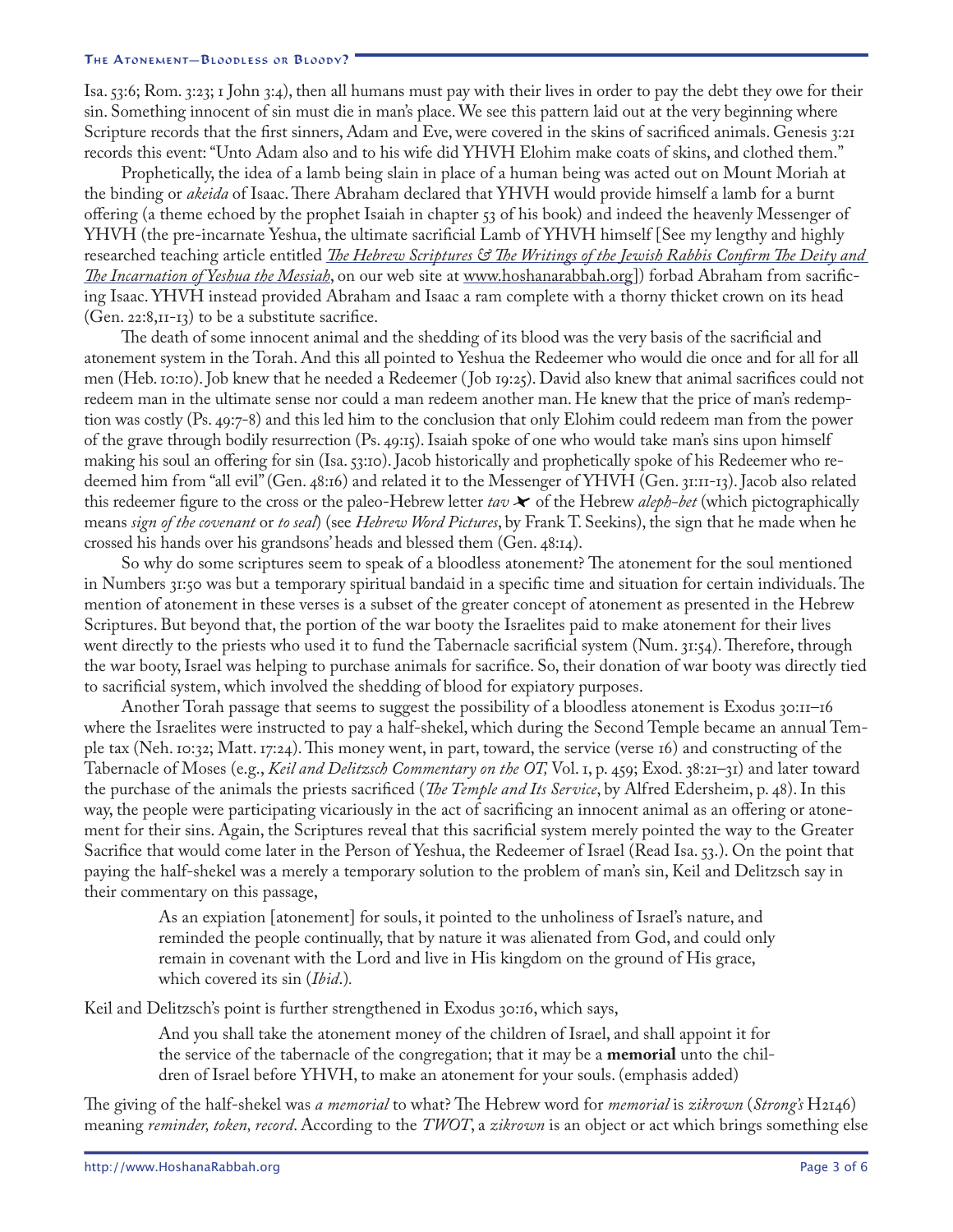to mind or which represents something else. As used in Scripture, it may be a reminder of a historical fact or event, or it may remind a person of their Creator.

How was the giving of the half-shekel a memorial for the Children of Israel? First, it reminded them of their sinfulness, of the fact that their sin would cost them something, and that the silver they paid for their sin would be used to purchase an innocent lamb, bull or goat to be sacrificed on their behalf. They furthermore could not escape the fact that sin was ever with them and that no matter how they tried not to sin, they still sinned, and they had to pay a price or penalty for that sin, and there was no escaping this vicious cycle. Something had to be done for man to break him out of this place of no escape. Only YHVH, the Lawgiver and Judge had the power and authority to find a permanent solution. Man did not have the power to redeem himself, or to grant himself clemency from his sin, or to change his heart so that he would not sin. Therefore, among those who were earnestly endeavoring to walk in righteousness, to live without sinning, the paying of the half-shekel doubtless was a constant reminder or memorial of their helplessness, and of their need of help from above. In retrospect, we now know that that help came in the person of the Messiah, Redeemer of Israel. Prior to this, Isaiah prophesied that the "Arm of YHVH" (Isa. 53:1) would be extended toward sinful man in the personage of a messianic figure who would come to earth and redeem man from sin through his own sacrificial death (e.g., Isa. 53, entire chapter).

Long before the prophets of Israel penned their scrolls, Job, one of the most ancient figures in Scripture and whose name is on what is thought by many to be the oldest book in the Bible, knew that sacrificing animals could not permanently atone for man's sin. Though he made sacrifices for him and his children ( Job 1:5), he came to the place of crying out to YHVH for a permanent solution to the high cost of sin, when he declared in Job 19:24–27,

For I know that my Redeemer lives, and that he shall stand at the latter day upon the earth: and though after my skin worms destroy this body, yet in my flesh shall I see Eloah, whom I shall see for myself, and my eyes shall behold, and not another; though my heart be consumed within me.

Yeshua the Messiah and Redeemer of Israel is the only one who has fulfilled this prophecy in the entire history of the people of Israel. The half-shekel the Israelites paid along with the daily sacrifices reminded them of their perpetual sinfulness, and of their need for a permanent Redeemer who would once and for all atone for their sins and free them from the penalty, guilt and grip of sin. That person was Yeshua.

Let's continue exploring some other aspects of the half-shekel as it relates to the subject of atonement.

Beyond Israel's contribution toward the construction and upkeep of the sacrificial system that the paying of the half-shekel afforded, we need to ask, as does Arthur W. Pink in his commentary on Exodus 30:11–15, why does the Torah place the command about the half-shekel between the instructions for building the Golden Altar (Exod. 30:1–10) of Incense and the Bronze Laver (Exod. 30:17-21)? Furthermore, he asks what was the significance of the amount of silver given, why was this tax levied on those twenty years of age and older, what is the link between the census of Israel and Israel's paying of the Temple tax, why was it paid annually and what do all these things have to do with atonement or ransom for their souls? Additionally, doesn't Scripture tell us that the Israelites had already been redeemed at the Red Sea (Exod. 15:13)? If so, why did they need to be redeemed again (*Gleanings in Exodus*, p. 289ff )? Understanding the answers to these question will perhaps help us to understand the deeper purpose of the half-shekel, its prophetic implication and how paying it made atonement for their souls.

To answer these questions, we need to first understand that, in Hebraic thought, redemption is not a one-time event that happens at the beginning of one's spiritual journey as one comes into relationship with the Elohim of Israel. Redemption or salvation in the typical Christian paradigm is viewed as a one-time event that happens when one "gets saved" or is "born again." This is not the Hebraic or biblical model. Redemption or salvation is more than *an event*, it is *a process*. It is true that one is *initially* saved at the beginning of one's conversion *from* the kingdom of spiritual darkness *to* the kingdom of Elohim's light, but Scripture teaches us that redemption is *also* a life-long and ongoing process, and that there is even a *future* redemption. Redemption in the future will culminate in what is known in Hebraic thought as "The Final Redemption" when captive and scattered Israel will be liberated and returned to the land of its promised inheritance, when the resurrection of the righteous dead will occur, when Messiah will defeat all of Israel's enemies and will rule the earth from Jerusalem. The Apostolic Scriptures reveal that after this occurs, the resurrected and glorified Saints will rule as kings and priests under the kingship of Messiah Yeshua.

The next thing that we need to understand is this: The Tabernacle of Moses was a prophetic picture of this past-present-future redemptive process. What Israel did with respect to the Tabernacle is the spiritual model or pattern that all Believers in the Elohim of Israel must follow to have a spiritual relationship with Elohim.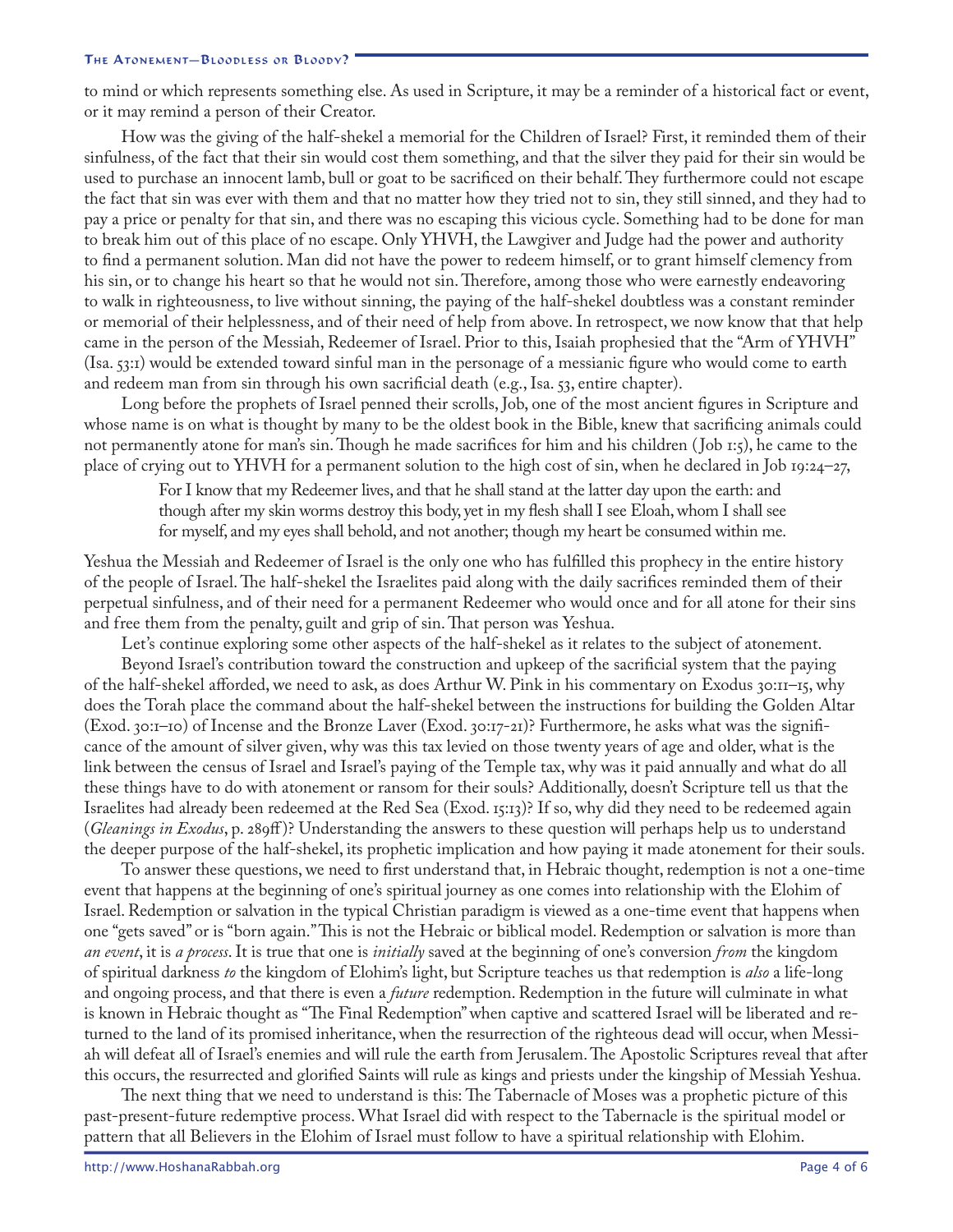Now with these things in mind, let's answer the questions we asked earlier about the relevance of the halfshekel and how Israel's paying it served to atone for their souls.

Israel's sins were atoned for at their first Passover in Egypt, which was the first step in the process of redemption. This initial process culminated in Israel's baptism in the waters of the Red Sea (Exod. 15:13). This is a prophetic picture of the Believer being baptized for the remission of sins (Mark 16:15–16 and Acts 2:37–41 cp 1 Cor. 10:2). This initial process is modelled in the Tabernacle of Moses. The Altar of the Red Heifer, which stood just outside the Tabernacle, modelled the Passover lamb whose blood was smeared on the Israelites' doors. It was a picture of atonement being made at the *beginning* of one's spiritual walk with the Elohim of Israel. Nothing sinful or unclean (unatoned for or unredeemed) could enter the Tabernacle. In the future, Yeshua, the Redeemer of Israel—of which the red heifer was a prophetic type, would be crucified outside the walls of Jerusalem (Heb. 9:11–14 and 13:8–13) fulfilling the prophetic shadow-picture of the red heifer. Once a priest or individual was spiritually or ritually purified by the ashes of the red heifer, the priest (or individual, hypothetically) was allowed to enter the Tabernacle to minister to and enter into spiritual relationship with the Elohim of Israel. Once inside, the priest (or individual, hypothetically or in a spiritual sense) would first come to the Altar of Sacrifice—a picture of the Passover meal. This altar reminds us of the fact that even after *initial* redemption (at the Altar of the Red Heifer), we are still mortal sin-prone beings. We will sin again and will still need the atoning grace and mercy of the Elohim of Israel as we progress along our spiritual journey. It was on this altar that the continual twice daily offerings were made. The purpose of these sacrifices was to atone for Israel's sins that she would commit *after* her initial atonement and redemption at the Passover in Egypt and at Red Sea.

Next, one would come to the Bronze Laver, which is a picture of spiritual cleansing. It was here that the priests washed their hands and feet daily before ministering to YHVH. This not only speaks of initial immersion for the remission of sins, but ongoing cleansing of our actions (hands) and directions (feet) by the water of YHVH's Word (Eph. 5:26 cp. Heb. 10:22) and by his Spirit (Tit. 3:5), which the Gospel and Book of Acts accounts show often came upon man at the time of water baptism.

Now, why is the passage in Exodus 30 about the half-shekel positioned between the Scriptures that command the construction of the Bronze Laver and the Altar of Incense, which sat in front of the veil to the Holy of Holies—the inner most part of the Tabernacle's sanctuary? It was at the Altar of Incense that the deepest worship of Elohim occurred. This is a picture of the Saints' prayers going up to heaven as sweet smelling incense before the throne of Elohim (Rev. 8:4). In the Tabernacle of Moses, the Altar of Incense was positioned just in front of what is commonly called the Mercy Seat or *Kapporet*. The term *Mercy Seat* as found in many of our English Bibles derives from the Hebrew word *kapar* (*Strong's* G3722), which according to the *Theological Wordbook of the Old Testament*  (*TWOT* 1023) means *to make an atonement, make reconciliation, purge.* The Mercy Seat or the golden "lid" covering the Ark of the Covenant located in the Holy of Holies or *D'veer* (i.e., the inner shrine of the Tabernacle of Moses), is the Hebrew word *kapporet* (*Strong's* G3727, *TWOT* 1023c) meaning *the place of atonement* or *the place where atonement was made*. The *TWOT* defines what happened at the *kapporet* as follows:

It was from the … Mercy Seat that [YHVH] promised to meet with the men [of Israel] (Num. 7:89). The word, however, is not related to mercy and of course was not a seat. The word is derived from the root "to atone." The Greek equivalent in the LXX is usually *hilasterion*, "place or object of propitiation," a word which is applied to [Messiah] in Rom. 3:25. The translation "mercy seat" does not sufficiently express the fact that the lid of the ark was the place where the blood was sprinkled on the day of atonement. "Place of atonement" would perhaps be more expressive.

What is the message here? Why does YHVH's Torah position the command for Israel to pay the silver half-shekel *between* the instructions to build the Bronze Laver and the Altar of Incense? Simply this, YHVH was trying to teach his people that man *cannot* enter into an intimate spiritual relationship with his Creator, his Heavenly Father *until* he has had his sins atoned for, been spiritually cleansed by the "washing" of the Word of Elohim and by the work of the Spirit of Elohim in one's heart and mind. Only then, can one enter into the holy (set-apart) Tabernacle or sanctuary, stand before his Creator and offer up to him prayer and praise.

The half shekel was made of silver, which represents redemption or Elohim's ransom price for man's sin. In fact, the entire Tabernacle rested on a silver foundation. The vertical boards of the Tabernacle itself were set in posts of silver (Exod. 26:15–30) made from the half-shekels that came from the people (Exod. 38:25–27). This teaches us that the redemption of humanity is at the very foundation of the whole Tabernacle system.